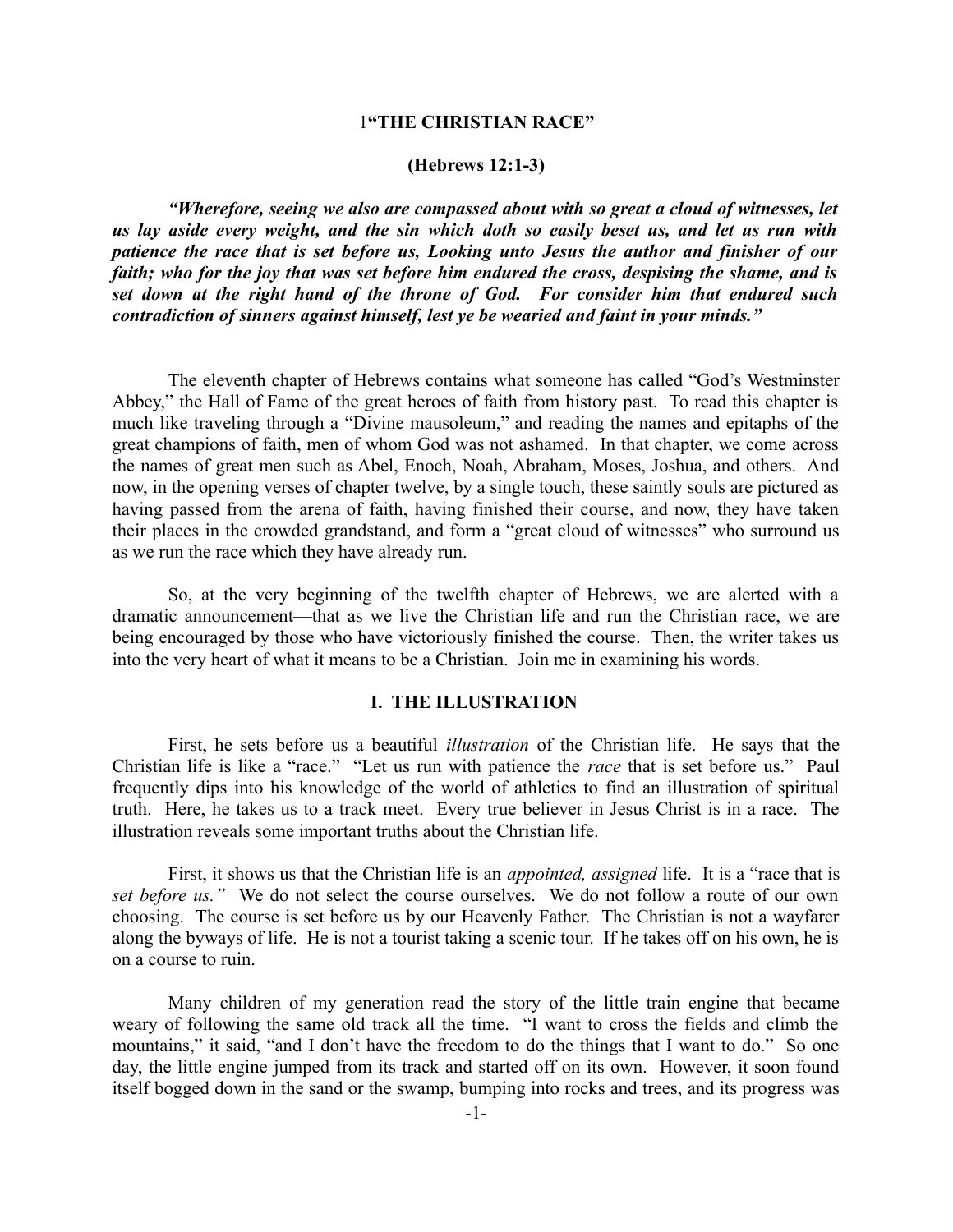totally stopped. Then, it saw that it was only free to fulfil the destiny for which it was made—to travel on the appointed track.

I recently read this story. "The morning sun shimmered brightly on the choppy waves of the bay as a small motor boat moved slowly over the water. Perhaps 200 yards away, 14 swimmers plied through the chilly waters. Twenty men and women had begun the race that morning, but six had been pulled from the water into one of the many boats that lined the course. Exhaustion, muscle cramps, or some other malady had taken them from the race even before the swimmers had reached the mid-way point.

"Just now the swimmers were bunched more closely than they had been for some time. As the far shore came into sight the competitors appeared to reach into their resources and pull with greater power and precision. Between them and the beach lay their greatest test, an area of swift-moving currents that had carried many a swimmer far toward the sea before he had been rescued or finally had given up and drowned.

"Of the 14 swimmers in the water, 13 had swum the bay before. They knew from experience the dangers of the currents. Although those who watched from the boats kept an eye on the veterans, it was the one rookie swimmer they watched most closely. Just now he was in the lead, several hundred yards ahead of the pack.

"Would he heed the warnings and follow the instructions he had been given to swim up the coast a little way before attempting to cross the swift-moving channel? If he did, he would win the race easily. If he did not, thinking that he didn't want to waste the time to swim parallel to the shore, or that he was strong enough to meet the currents head on, they were ready to move quickly to rescue him. All watched anxiously to see what he would do.

"As the rookie neared the buoys that marked the swift-running water, it appeared for a moment that he would stay within the marked course and swim upstream. He had not moved more than 20 yards, however, when he turned and swam directly toward the shore. Instantly, motors sprang to life and two boats sped across the water to the now-struggling swimmer. There were Coast Guard boats manned by experienced rescuers.

"Later that afternoon when all the swimmers had reached the beach—including the rookie, who had been brought in by a Coast Guard cutter—the winner of the race approached the young man who had nearly drowned, 'Why did you change your mind?' he asked. 'The officials told me that you started to follow the path marked out for us, but then you suddenly veered toward the shore.'

"'Those 20 yards that I swam upstream against the current were so easy that I thought all the fuss about that channel was just so much hype. So I decided to cut through it to win the race by a large margin. I soon realized that not only wouldn't I win the race, I wouldn't even finish it. For an instant I felt so dumb for throwing away the race, but then I realized that I had jeopardized my life as well. I'll never try this again.'

"'Oh, I think you should enter the race again next year,' said the veteran racer. 'You're a magnificent distance swimmer. Just follow the rules the next time and you'll find that the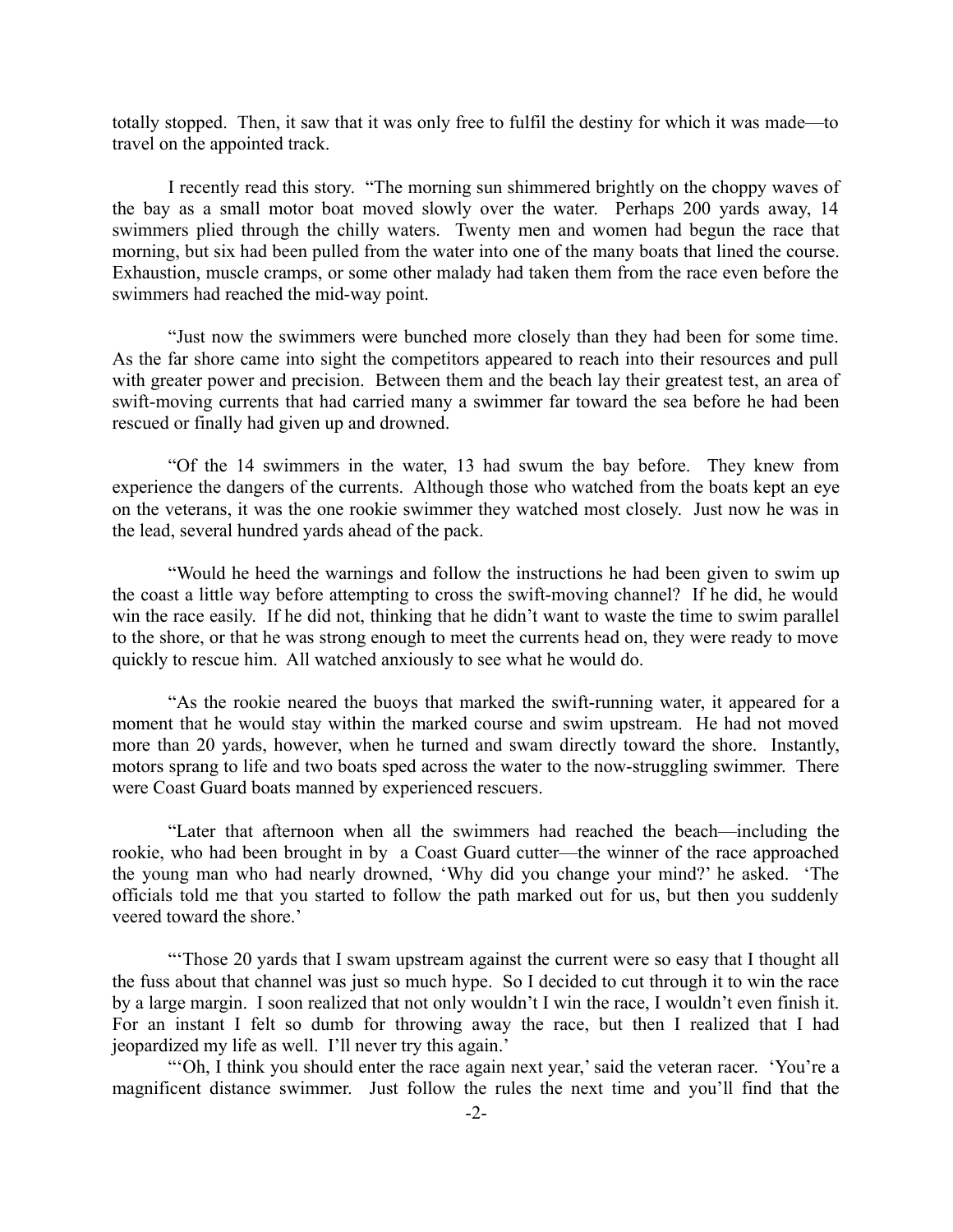crossing point determined by the race organizers is challenging, but not life-threatening. Each year that point is different because the currents constantly change, so we all have to follow the prescribed course. One year we didn't race at all because the officials couldn't find a safe place to cross the channel. I wanted to talk them into sponsoring the race anyway, but I knew that would be foolish. Most likely no one would have finished anyway. Well, I hope to see you next year. It's about time someone beat me. For a while I thought this would be the year.'"

What a sad story! Although the rookie swimmer had the ability to beat the veteran, he lost the race, and nearly lost his life, because he wilfully chose to leave the assigned course and follow a convenient course of his own choosing.

Instead, the Christian is a runner engaged in a race that God has appointed for him. This is an "invitational" race. The one invited may reject, ignore, or accept the invitation. If he accepts the invitation, he also accepts the prescribed course. And each runner is assigned a specific lane on the race track, and expected to stay in that lane. All *opportunities* are previously determined, and all *obstacles* as well. It must be clearly fixed in the Christian's mind that God sets before each of us a clearly defined race, an appointed course.

Then, this illustration shows us that the Christian life is an *active, aggressive life.* "Let us *run*," the text says. It is God's job to set the course of the Christian life, and He has done that quite precisely. Now, it is our job to run the course He has set. We are not to sit still to be carried by the prevailing currents or winds. We are not to loiter or linger. We are not even to *walk* as men with measured step. We are to *run!* Sometimes the life of faith is presented as if it were completely passive. It is true that we are to "not try, but trust," and that the Christian life is "not I, but Christ." However, this does not mean that we are carried dreamily to heaven on an air-foam cushion. The Christian life is a life of concentration, discipline, and energetic effort. In fact, the Greek word that is translated "race" in this verse is the word, *agona,* from which we derive our English word, "agony," and it pictures strong and powerful exertion of energy. *In order to live the Christian life, we must "run*."

Several years ago, one of the leading international diplomats of our nation was Mr. Averill Harriman. He was the United States representative at many European conferences. One day a reporter asked him the question, "How is your French?" He replied, "My French is excellent, all except the verbs." What a commentary on the life of the average Christian. *It often happens that our Christianity is excellent—all except the verbs!* The verbs are the *action* words. The Christian vocabulary has wonderful *nouns*—such as "Master, Savior, Redeemer, Lord, repentance, faith, forgiveness," etc. It also have inspiring *adjectives*, such as "excellent, wonderful, unsearchable, unspeakable." But the *verbs* are often missing. There are no verbs there is no *action*—which corresponds to the wonderful nouns and adjectives of our faith. The *propositions* of the Christian faith are magnificent, but the *practice* of the Christian faith is often deficient. Yet the verbs are the very heart of the Gospel, great verbs such as "come, go, follow, serve, give, love, share, make disciples." The true Christian life is an active, aggressive life. There is no room for idleness, slackness, negligence, indifference. This is powerfully illustrated by the picture of a race.

# **II. THE INSTRUCTIONS**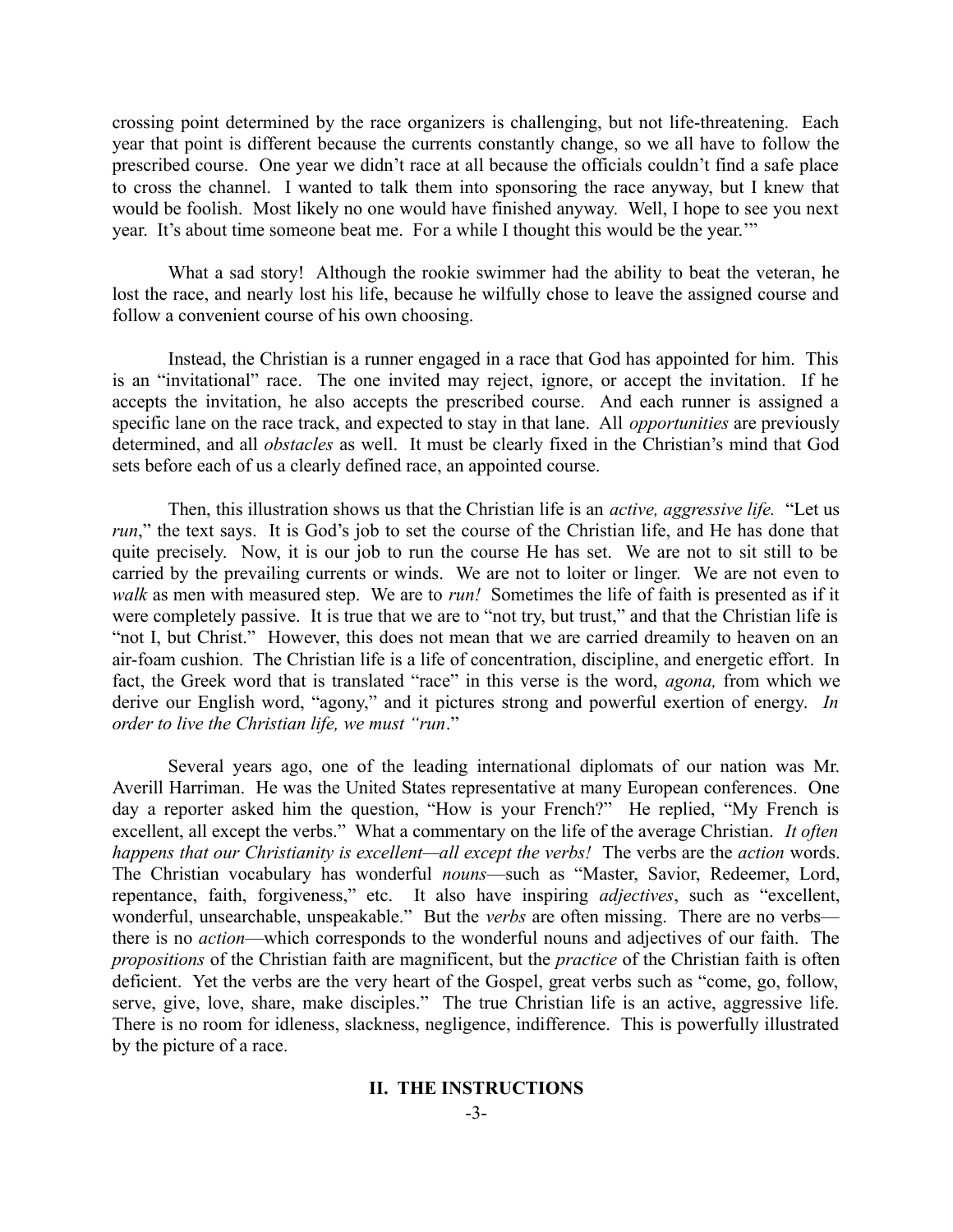Then, the writer records the *instructions* for running the Christian race. A runner who does not discipline himself *before* a race, and follow a plan *during* the race, is not likely to *win* the race.

Twice, the author uses the words, "let us." And each time he follows with instructions for running the race. What must we do to win this race?

First, we must *listen to the witnesses who encompass us.* "We are compassed about with so great a cloud of witnesses," the writer says. The word "witnesses" that is used here does not include in its meaning the idea of a person looking at someone or something. These witnesses *have already seen something*, and now are *testifying to us of what they have seen.* These witnesses are *not spectators* who are *watching you*, but "*speakers"* who are *silently witnessing to you.* Rather than *their* looking at *us, we* are to *look at them* and *listen to them.* Note especially the word about Abel in Hebrews 11:4, "He being dead yet *speaketh*."

The very success of each of these heroes of faith recorded in Hebrews eleven is a witness to us. When the Emperor Napoleon was leading his French army in the great Egyptian campaign, they came one day to the neighborhood of the famous Pyramids. Napoleon called his army together, raised both his arms toward the nearby ancient monuments of Egyptian culture, and cried out, "Men, forty centuries are looking down on you today!" This is the message of Hebrews 12:1—not in the sense that former runners actually see our performance today, but that their trophies of victory encourage us to excel in the same race of faith. Any athlete will tell you how inspiring it is to read of the examples of great athletes in his field.

Some years ago, a great film was made about the post-war trial of Nazi war criminals. It was entitled, *Judgment at Nuremberg.* The courtroom scenes are packed with drama and emotion. Spencer Tracey played the judge. He listens to the prosecuting attorney build his case, piece by piece, film by film, fact by fact, against the Nazi officers on trial. Then he listens to the defense attorney as he presents them in a different light. After a particularly tense part of the courtroom trial, the judge calls for a recess in the courtroom procedure. During the recess, the judge leaves the courtroom and takes a walk.

As the judge walks the streets of Nuremberg, he comes to a vast arena where there are no people. There are just seats in a stadium. He walks onto the race track in the floor of the stadium, and he begins to hear in his imagination the sounds of a great cloud of witnesses. Though they are imaginary sounds, they make a deep impression on the judge. Director Stanley Kramer brings to life the imaginary picture of a man—a madman—Adolf Hitler, screaming his shouts and empty promises and hopes. You hear the people shouting back from the stands, screaming in almost antiphonal voices their words of allegiance and confidence in him. It's a powerful scene. Well, this is precisely the way we are to receive the idea of Hebrews 12:1. We are at this moment "surrounded by a great cloud of witnesses," and their testimony to us is powerful and overwhelming.

One of the renowned leaders of the Salvation Army was a "Colonel" named Samuel Logan Brengle. Late in Brengle's life, when speaking engagements had to be canceled because of the gathering darkness at the end, he wrote, "I have sweet fellowship at times in my own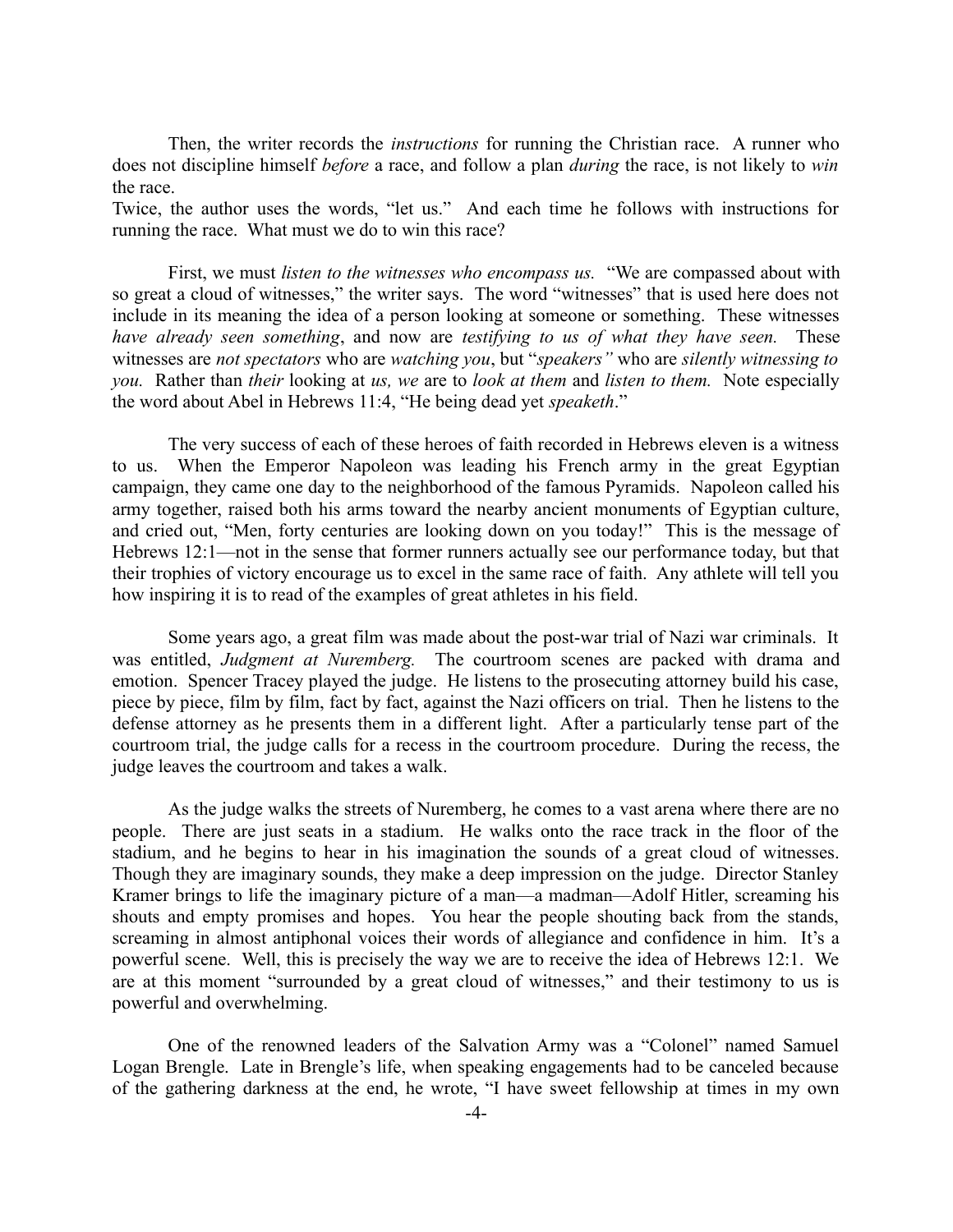room. The saints of all the ages congregate there. Moses is present and gives his testimony, and declares that the eternal God is his refuge. Joshua arises, and declares, 'As for me and my house, we will serve the Lord.' Samuel and David, my dear friends Isaiah, Jeremiah, and Daniel, Paul and John and James, and deeply humbled and beloved Peter, each testify to the abounding grace of God. Luther and Wesley and the Founder (General William Booth) and Finney, and Spurgeon and Moody, and unnumbered multitudes all testify. Blind old Fanny Crosby cries out, 'Blessed Assurance, Jesus is mine!' So, you see, I am not alone. Indeed, I can gather these saints together for a jubilant prayer and praise meeting almost any hour of the day or night. Hallelujah forever, and glory to God!" In the same imaginative way, the writer of Hebrews asks us to hear the loud and clear testimony of silent witnesses from the past.

Each of these former victors of Hebrews eleven is a *silent spokesman,* and each has a testimony to give to us concerning the necessity, the nature, and the power of faith. Kenneth Wuest says, "The word is *martus*, one who testifies, or can testify, to what he has seen or heard or knows by any other means." So we must *listen to these witnesses that encompass us* as they say to us, "It is gloriously true that the just shall live by faith. You are on the right track. Be faithful to Christ. God did not mock our faith, and He will not mock yours." So, as we live the Christian life and run the Christian race, we are being encouraged by those who have victoriously finished the course.

Second, we must *lay aside the weights which encumber us.* "Let us lay aside every weight," the writer says. The word translated "weight" is *ogkon*, which means "bulk," or "mass," or "excess, superfluous flesh." To follow the analogy of the text, "weights" were training devices for an athlete. He would train with heavy weights attached to his lower leg or ankle. This would strengthen his legs, and the removal of these weights before the race would make the runner light-footed and eager. No athlete would think of competing in a race while wearing these weights. In fact, the athlete will give up things that are perfectly legal and innocent in order to excel in athletics. The track coach would say, "If you would win, you must run light." Anything which puts a drag on your feet in following Christ is a "weight."

What a message there is here for Christians! One of the greatest failures of the average Christian is that his loyalty is divided, his life is fragmented by countless preoccupations. Each reader will remember the children's fable which we heard many times as children. It is entitled, *Little Red Riding Hood*. The little girl in the story was on an assigned mission of mercy to visit and care for her ailing grandmother, but she was distracted by the flowers on the way and stopped in the woods and did not reach her grandmother's house in time. She ran into serious danger, both to herself and those she loved, because of this distraction. In our Christian lives, we often run into serious danger because of the "weights" that slow us down or turn us aside from our assigned race. The weights may appear innocent, but they prevent our victory in the race of life.

> "Some men perish from shrapnel, Others' lives go down in flames, But most men perish inch by inch, Playing at little games."

These preoccupations, these "little games," may be completely legal and innocent in themselves, but if we realize the true nature of the Christian race, we will put them aside so we can run to obtain the prize. The Moffatt translation says, "Let us lay aside every handicap."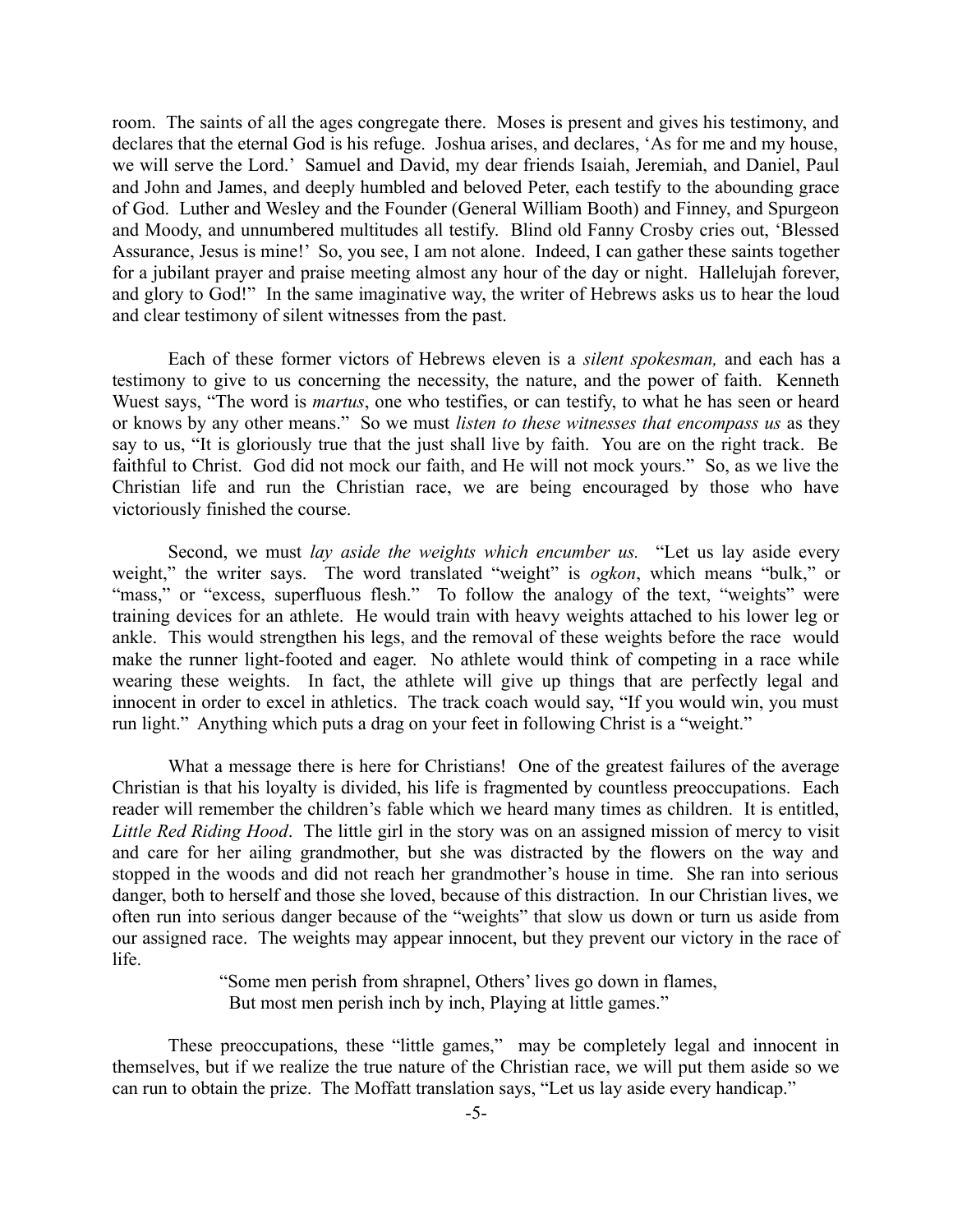In the Christian community, we have often failed to distinguish between sins and weights. The word here does not refer to sin, but rather to needless baggage, excess weight. I have read of mountain hikers that they even trim the one-inch margin from the maps they carry to get rid of any unnecessary weight! They are far wiser than most Christians, who never realize the handicap that "innocent" weights are to them.

This will make sense when we emphasize the picture of running in a race. Simply stated, 350-pound people don't win races! (*Each of us needs to hear and heed the implications of this last sentence*) A Christian must apply a different standard than the standards others use. He can't merely ask, "Is it *wrong*?" He must also ask, "*Does it hinder me?"* Arthur Pink said it vividly: "In a race, a bag of gold is as great a handicap as a bag of lead." In his devotional commentary on Hebrews entitled *The Way Into the Holiest*, F. B. Meyer wrote, "Thousands of Christians are like waterlogged vessels. They cannot sink, yet they are saturated with so many inconsistencies, worldlinesses and little permitted evils that they can only be towed with difficulty into the celestial port."

In running the Christian race, this rule must not be forgotten: *All that does not help hinders.* When we stand still, innocent things don't feel burdensome. But when we try to run, we learn what encumbrances "innocent" things may be. We begin to feel entangled and weighted down. In fact, the best way to discover what hinders us is to begin to run this race. When we're taking life easy, we can be covered up with burdens and hardly know it. But when we enter this race, we begin to recognize many of the trappings of our comfortable lives as burdens. Every believer must decide what his own "weights" are—and we must not judge one another on these.

Pastor and author Hoover Roopert told of a *Washington Post* reporter's account of the maiden voyage of a cruise ship on the Potomac. The ship was built to carry passengers from Mount Vernon to Washington, D. C. All kinds of Washington dignitaries gathered for the trip, including Congressmen and Senators and Cabinet officials. The ship steamed out into the river on a very hot, humid, muggy day.

One Congressman sitting by the rail took off his shoes and socks. Suddenly someone running down the deck knocked one of his socks over the rail and into the water. "Now," said the reporter, "this Congressman did a very impressive thing." Without hesitation he picked up the other sock and dropped it over the rail too. The reporter found that impressive because he knew exactly what he would have done. He would have taken the remaining sock home and kept it in his drawer for a year until he could figure out what to do with it. Yet, how much more sensible it is to just say good-bye to the useless sock, as the Congressman did.

*The aspiring Christian must say good-bye to some good things he has gotten used to in order to say hello to a lot of Best Things he has not yet experienced. He must have the courage to let go of "that old sock"! "Let us lay aside every weight."*

Third, we must *leave the wickedness that entangles us.* "Let us lay aside . . . the sin which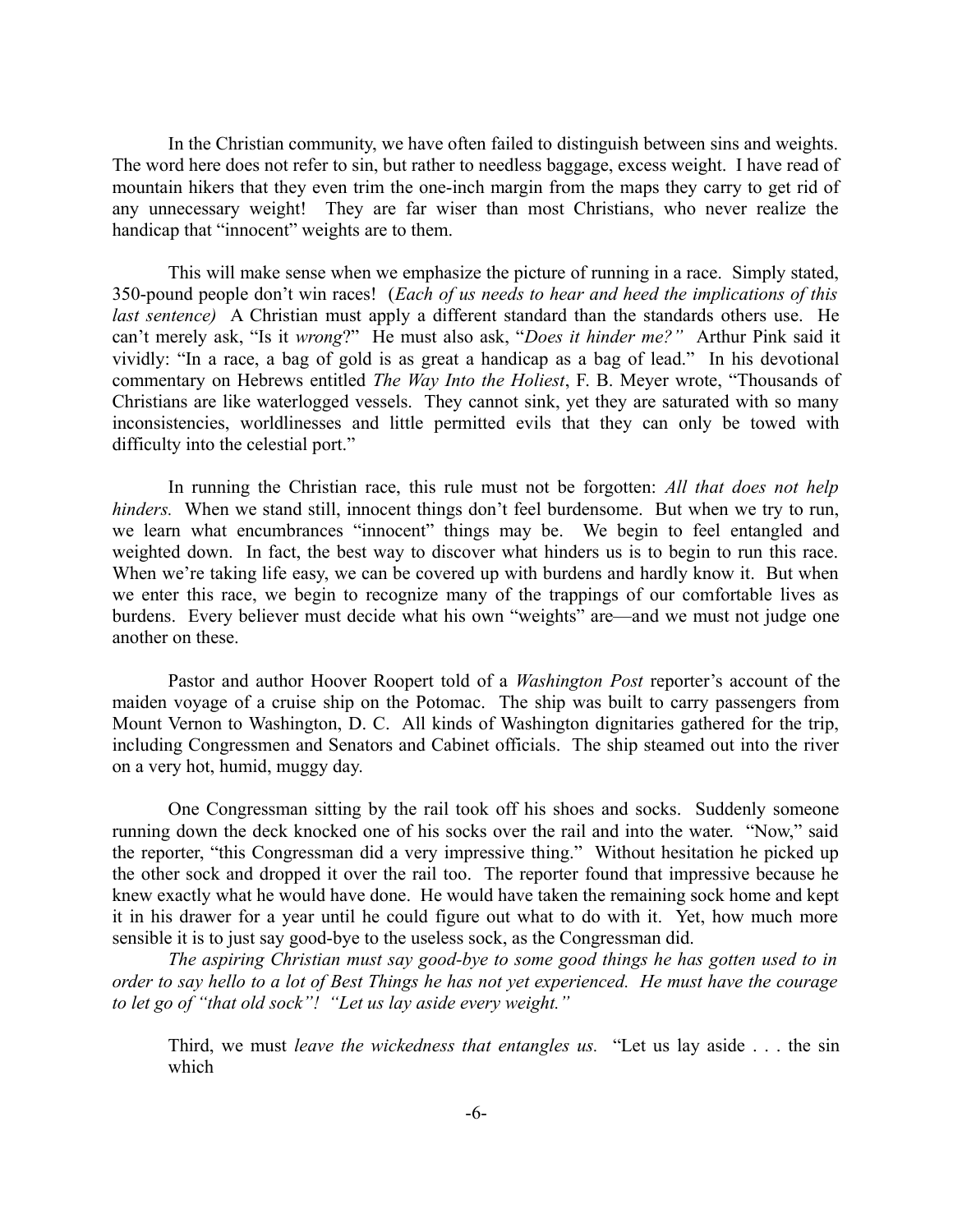doth so easily beset us," the writer says. The word translated "beset" occurs nowhere else in the New Testament. It comes from a root word which means to "surround." The phrase could be translated, "the easily-clinging-around-us sin." Just as no runner could hope to outstrip his opponent if he has not first stripped himself of the close-clinging oriental robes he wore previously, so the Christian must strip from himself "the sin which so easily entangles him."

What is this sin? In the context of the book of Hebrews, he is not referring generally to "besetting sins," but to one particular sin which is always dogging the steps of Christians and threatening to entangle them. There is one primary and deadly sin in the book of Hebrews, and it is the sin of unbelief. The greatest chapter of this book is chapter eleven, *the faith chapter,* and the greatest sin of this book is *unbelief.* The mother sin, the father sin, the parent sin, of all sins is the sin of unbelief. Unbelief is not merely a *weakness*, as we so often regard it; it is a deadly *sin*. Unbelief is a *sin* which needs *our repentance* and *God's forgiveness.* What heavy garments would be to an athlete approaching the starting line of a crucial race, the sin of unbelief is to a Christian. What that athlete does to those garments, the Christian should do to the sin of unbelief —he should strip it off, and lay it aside. You see, weights slow us downs, but sins trip us up. "Let us lay aside . . . the sin which doth so closely cling to us."

Fourth, we must *last through the weariness which exhausts us.* "Let us run with patience the race that is set before us." Verse 3 warns us of the danger of "being wearied and fainting in our minds." Verse 12 says, "Lift up the hands which hang down, and the feeble knees." Apparently, discouragement, weariness, and exhaustion are real dangers as we run this race. Our own personal experiences allow us to know just *how* real these dangers are.

The word translated "patience" in our text means "steadfast endurance." Moffatt translates it "determination." The Christian life is not a wind-sprint, such as a 100-yard dash. It is rather a long-distance race, a marathon, an endurance contest. Many Christians would easily manage the Christian life if it were just a brief span of concentrated energy. It was to spiritual sprinters that Paul wrote in Galatians 5:7, "You did run well; who did hinder you?" They *started* well, but had little endurance. The track coach would use the word "stamina," and this is a good word for Christians. *Faith is not to be a mere momentary burst of emotion, but a settled habit of the soul* which carries us through the tenth lap as well as the first. These are the instructions —"let us lay aside every weight, and the sin which doth so easily beset us, and let us run with patience the race that is set before us."

### **III. THE INSPIRATION**

Finally, the writer sets before us the *inspiration* for the running of the race. Where do we find our example, our motivation, our inspiration for running this race? The text answers, "Looking unto Jesus, the Author and the Finisher of our faith." Every word of this phrase is important. Here we find the supreme inspiration for the running of the race of faith.

We are to *"look unto Jesus."* The word translated "looking" in this verse is found nowhere else in the Bible. It is the Greek word "aphorao." It literally means to "look *away* to" Jesus. It includes a deliberate turning from all possible distractions and a deliberate focusing on one object. It describes the complete capture of the attention by the single object, Jesus. We are to look away from *sin*, from *self*, from *the future*, from *the past,* from *failure*, from *people*, from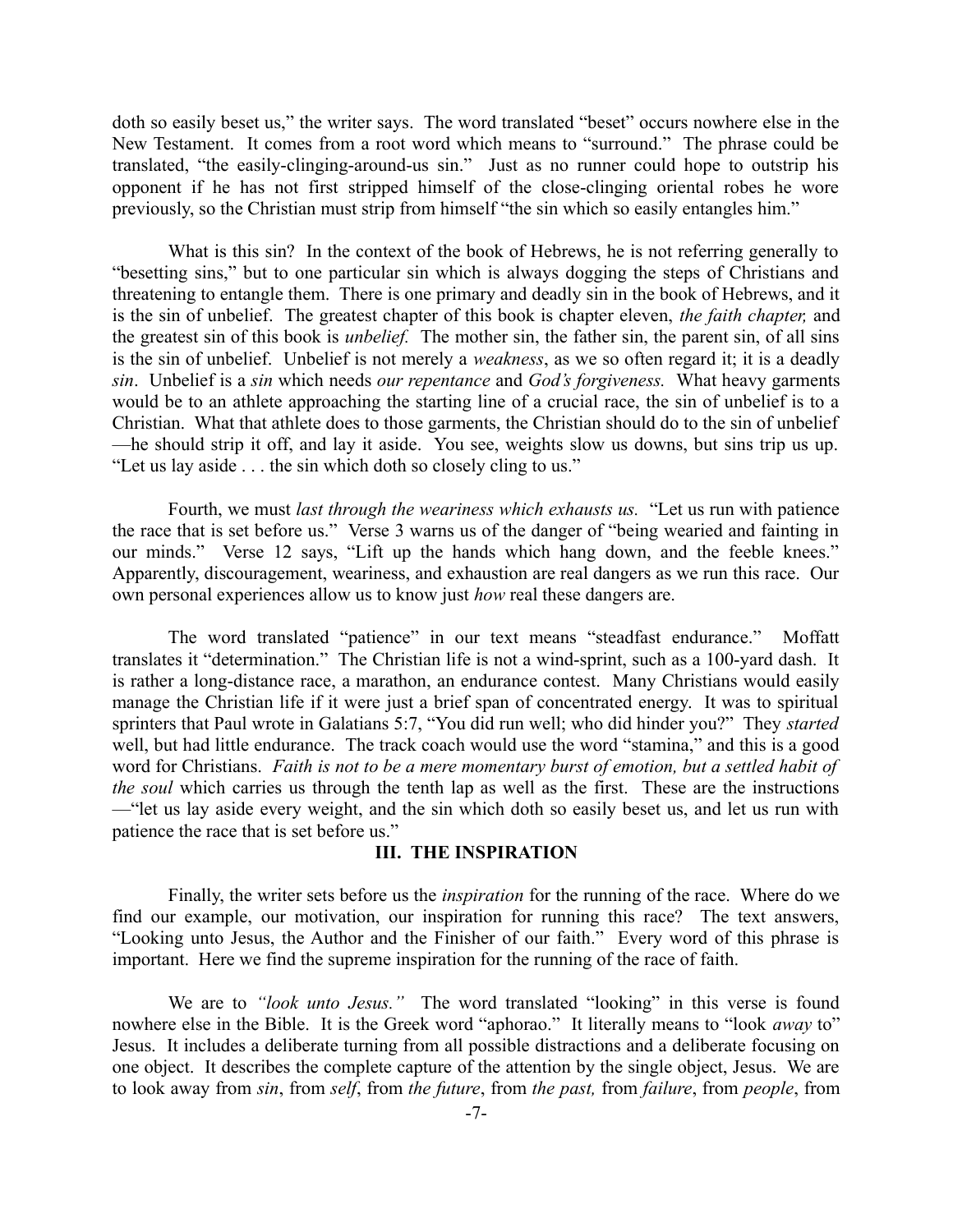*circumstance*, from *our own ignorance*, from *our own learning*, from *our own helplessness,* from *our own merits,* from *our own efforts and struggles,* from our own *self-righteousness*, from *our own works,* from *our own faith. We are to look away from everything else, and to Jesus.*

I can remember hearing the saints I met in my early Christian life state it over and over again as a rule for victory in the Christian life that the believer must "keep his eyes on the Lord." No greater counsel can be given or received. For years, I played the game of golf with a mixture of enjoyment and embarrassment. There are many (many!) important things to remember in the game of golf, such as correct grip, right stance, coil of body, use of legs, smooth back swing, complete follow-through, *ad infinitum, ad nauseum,* but most important of all is *the keeping of the eyes on the ball* (and being sure you are not standing too close to it *after you hit it!).* All the other lessons are of little value if the golfer does not learn to keep his eye on the ball. In the Christian life, also, the other lessons are mere religious regulations if the believer does not keep the eye of faith fixed on the Person of Christ.

Englishman Roger Bannister and Australian John Landy were the first men to be timed in less than four minutes in the one-mile race. A highly publicized match between them was held in Vancouver, British Columbia, and the hype of the match turned it into one of the great sports events of modern times. In fact, the race was billed as "the Mile of the Century" by sports writers. The race was decided in the stretch run just a few yards from the finish line. Landy was leading by perhaps two steps when he turned to look over his left shoulder to see where Bannister was. The distraction was fatal to the Australian's hopes for victory. At precisely the second that Landy glanced over his *left* shoulder to check the position of his opponent, Bannister was making a move on the outside, to Landy's *right*, and the split-second break in pace allowed Bannister to pass Landy. The record books of the game of track and field will forever hold Bannister's name as the winner of "the Mile of the Century," the race that set the four-minute standard as the target for all future runners—*because John Landy became distracted from his goal and looked to his opponent instead of the finish line.* I repeat: we are to *look away from everything else*, and *unto Jesus.*

Also, this verb is a present participle, which means *continually* looking away to Jesus. We are not merely to look now and then, but we are to acquire the habit of looking always. We are to see the other witnesses who surround us, but we are to see another vision which will turn our eyes away from them. We may see the distractions—the weights and the sin which cling closely to us— but this vision calls our attention even from them. This vision, when once seen, will make the soul forget all else. If your faith is growing weak, and your feet are growing weary, and you are not running as you should in the race, I call upon you to "look unto Jesus." In the Christian race, we are found all too often looking at ourselves or others. *This may look innocent, but it is fatal to the successful running of the appointed race.* Our sole safety, our constant inspiration is to be found in keeping our eyes off of self and others, and keeping them unswervingly "looking unto Jesus."

To "look away unto Jesus" means to keep the mind and heart firmly and unwaveringly fixed on Jesus Christ. The first chapter of Hebrews tells us that Jesus Himself is the exact representation (the "image") of God (Heb. 1:1-3). Human beings are so constructed that it is normal for some mental image (imagination) to fill their minds. The Christian should always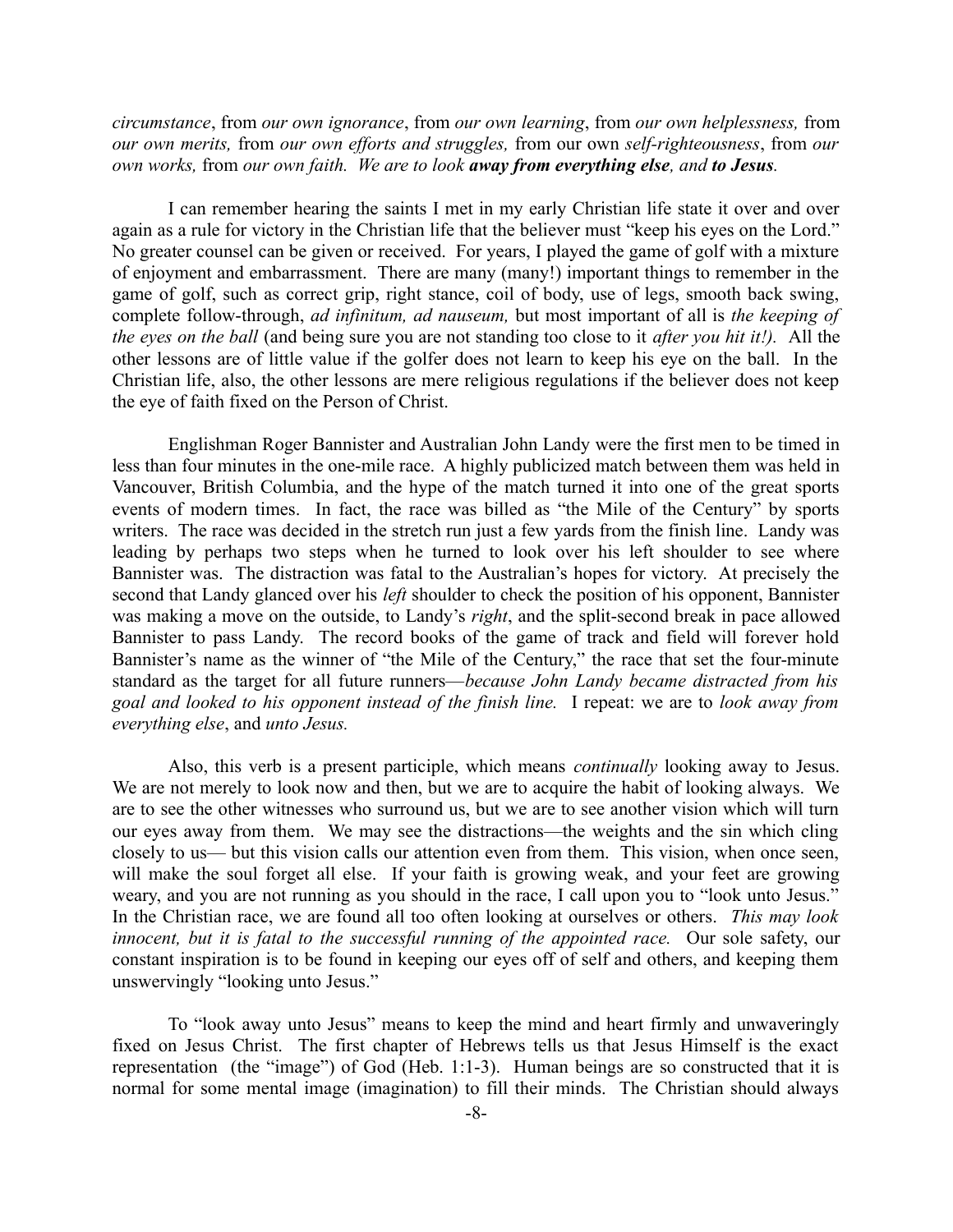hold before the eyes of his soul the image of the glorious Son of God. He should meditate on the mysteries of God revealed in Christ's holy birth, in His sacrificial life on earth, in His redemptive passion and death, in His death-shattering resurrection, in His ascension to heaven and in His age-long session at God's right hand. And the Christian should always remember that this risen and glorified Jesus is in him.

> "Turn your eyes upon Jesus, Look full in His wonderful face, And the things of earth will grow strangely dim, In the light of His glory and grace."

We are to "look unto Jesus" in a certain character. "Looking unto Jesus, the Author and Finisher of faith." In an ordinary race, there is a *starter*, a *pace-setter*, and a *judge* at the finish. *Jesus is all of these to the believer in the Christian race.*

He is the "Author," or *starter*. It is He who sets us off on the race of faith. It is by faith in Him that we are *in* the race at all. The Bible says in Galatians 3:26, "Ye are the children of God by faith in Jesus Christ." If you are not in the race, look unto Jesus at this very moment for your salvation and your start.

If you have become aware while reading these words that you are not really in the race the text describes, I am going to ask you to do a daring, crucial, revolutionary thing. I am going to ask you to break with your past self-centered lifestyle (this break is called "repentance" in the Bible), and re-center your life around the Person of Jesus Christ by a crisis act of trust (this act is called "faith" in the Bible). Let me take a moment and explain the negative act of repentance and the positive act of faith.

Several years ago, a well-known 77-year-old United States Senator named John Glenn went back into space on a United States NASA rocket. This was a return trip for Glenn, one of America's early astronauts. When a rocket ship is fired into space, there are two vital matters to know. One has to do with what NASA calls "escape velocity," which is the force of thrust that is necessary to overcome the present gravitational pull that holds the space ship down on the earth. It is a proven fact that more of a rocket's fuel is necessary for the first two minutes of the flight than for any other part. If there is not enough escape velocity generated in the first part of the flight, the entire trip is aborted. *The escape velocity that is necessary to begin the Christian life is called repentance.* Repentance in the sinner's life must be of such a kind and quality that it breaks him loose from the former gravitational pull of sin and selfishness—no small task! So even his repentance is a miracle of God.

NASA also knows that, once the space ship is moving away from the earth's gravitational pull, it can use the increasing gravitational pull of its new destination—the moon, for example to supply force for its flight. The nearer it gets to its new destination, the greater is the pull of that object. The Bible defines the "flip-sides" of the salvation experience as "repentance toward God, and faith toward our Lord Jesus Christ" (Acts 20-21). Repentance provides the escape velocity that frees us from the gravitational field of sin and selfishness, and faith in Jesus Christ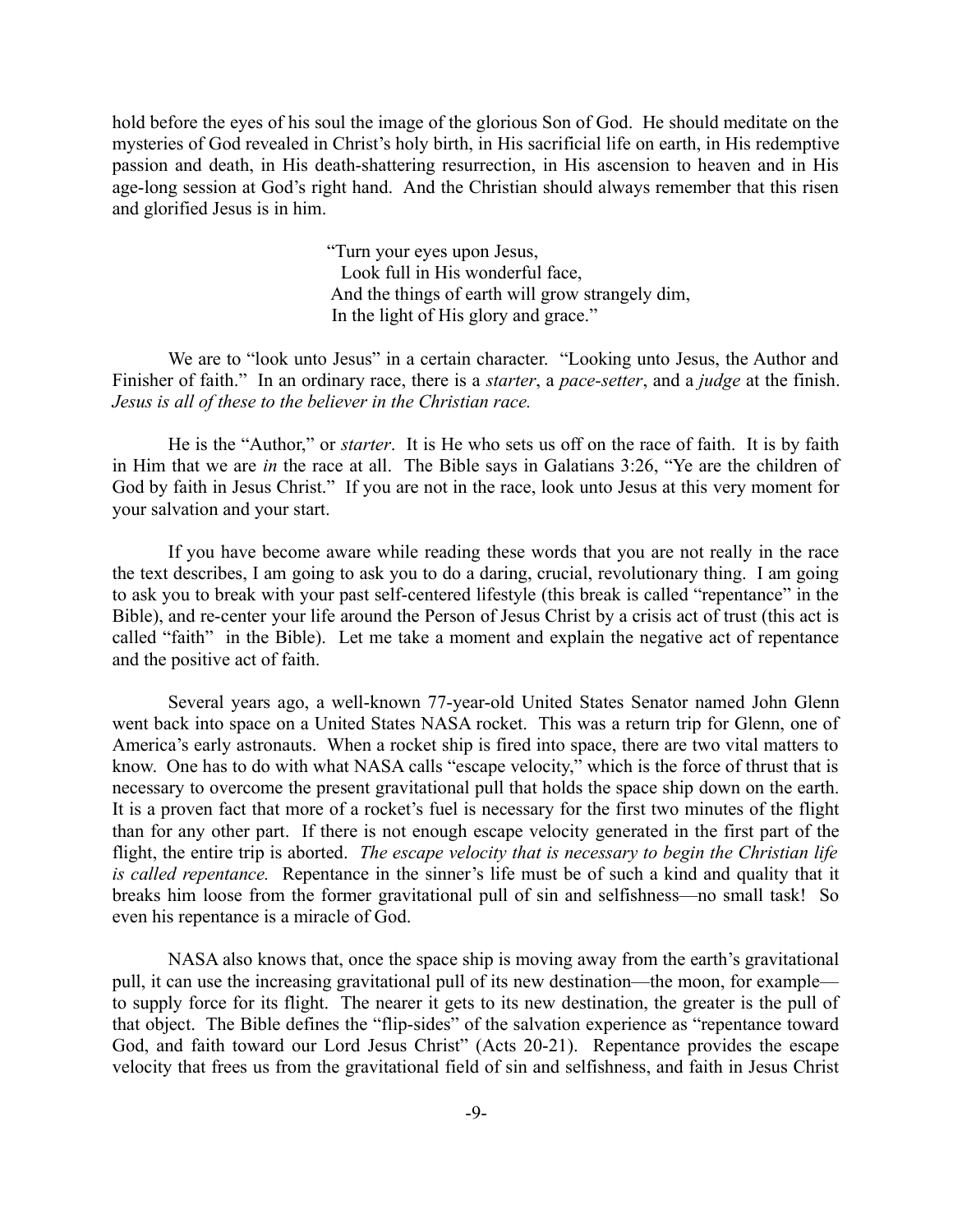provides the force which "shifts the center of gravity" from self to God. Jesus becomes the new Center of a believer's life.

If you have not repented of your sin and trusted in Jesus Christ to save you, let me suggest a prayer for you to pray. While your heart is alerted to sin and to God by His Truth and by His Spirit, pray this prayer directly to Jesus Christ: "Jesus, I am a sinner, and I am lost. I cannot help or save myself. If I continue to depend on myself, I will remain selfish, sinful and lost. But you have told me in your Word that You love me, and that You want to save me. I know that You died on an awful Cross for me and my sins, and I thank You for loving me that much. You also tell me that if I will repent of my sins and trust You, You will save me. Right now, in my deepest heart, I repent of my sins and trust You and You alone. Please come into my life, forgive my sins, give me Your gift of Eternal Life, and become the very center of my life. As I trust You, take my life and make me what You want me to be. Help me to express my love and gratitude to You by walking with You and serving You the rest of my life. I thank You for saving me. In Your Name I pray. Amen."

 In the moment of your salvation, you entered a great romance. You have been "married unto Another, even to Him who is raised from the dead" (Romans 7:3). The potential joys and relational victories of your new life are limitless. However, you have also entered a great war. When you enter into peace with God, you are immediately at war with the devil. The picture used in our text is that of a long-distance race. Read this message again, and ask God to make it practical to your daily life. Prepare yourself accordingly, and begin to run the race today.

Then, Jesus is the *pace-setter* in the race of faith. The word "Author" means File-leader. This means that Jesus leads the long procession of those who believe. He is just ahead of us all the way, setting the pace, drawing out our speed, and keeping up our spirits until we cross the finish-line.

Finally, Jesus is the *judge*, the "Finisher" of our faith. This picture comes from the Isthmian games, in which the judge sits behind the goal, awaiting the runners as they come in. Behind the goal sits Jesus, watching the race and awaiting the runners as they cross the goal. The runner may be pictured crossing the goal victoriously, and falling exhausted into the arms of Christ.

Hebrews 12:3 says, "For consider Him who endured such contradiction of sinners against Himself, lest you be wearied and faint in your minds." The word translated "consider" is the Greek word *analogizomai*, from which we derive our English word "analogy." The dictionary defines this word as "an agreement,. likeness, or correspondence between the relations of things to one another." The shorter dictionary definition of an analogy is "an agreement or a similarity." To "consider Jesus," then, is to "draw an analogy between ourselves and Him." It means to make a comparison between ourselves and Him, *to take a lesson from Him with the intent of achieving similarity between ourselves and Him*. We are to give full attention to Him— His character, His conflicts, His conquests. We are to be constantly occupied with His Person (12:2a), His Passion (12:2b), and His Position (12:2c)—and with His Model always before us, we are to *keep running the race*!